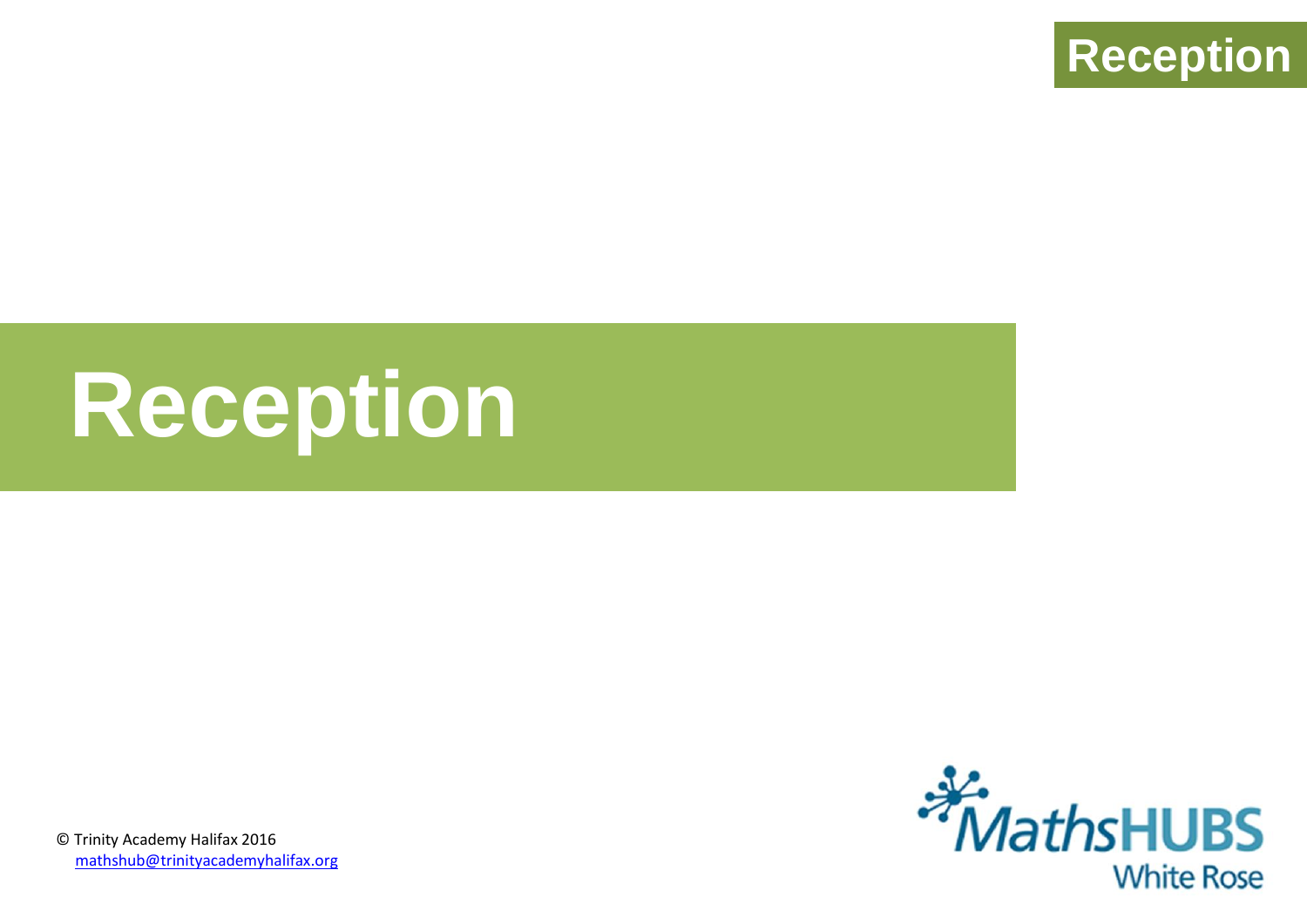

#### **Reception**

Since our Year 1 to Year 6 Schemes of Learning and overviews have been released we have had lots of requests for something similar as a starting point for Reception. This document provides activities for adults to use in whole class sessions, group work or in areas of provision. We really hope you find it useful and use it alongside your own planning.

We had a lot of people interested in working with us on this project and this document is a summary of their work so far. We would like to take this opportunity to thank everyone who has contributed their thoughts to this final document.

If you have any feedback on any of the work that we are doing, please do not hesitate to get in touch. It is with your help and ideas that the Maths Hubs can make a difference.

#### *The White Rose Maths Hub Team*

#### **Guidance**

The Reception overview has been split into number and shape, space and measure. Each section starts with the ELG. The development matters statements are used to break the ELGs down into smaller steps. This is to support our ethos of spending longer on some topics to ensure children have a deep understanding before moving on to the next topic. Each development matters statement has activity ideas that can be modelled in whole class sessions or placed in provision areas for children to access independently. Words in italics are suggestions for adults to say to encourage children to reason. This document fits in with the White Rose Maths Hub Year 1 – 6 Mastery documents.

If you have not seen these documents before you can register to access them for free by completing the form on this link [http://www.trinitytsa.co.uk/maths-hub/free-learning-schemes](http://www.trinitytsa.co.uk/maths-hub/free-learning-schemes-resources/)[resources/](http://www.trinitytsa.co.uk/maths-hub/free-learning-schemes-resources/)

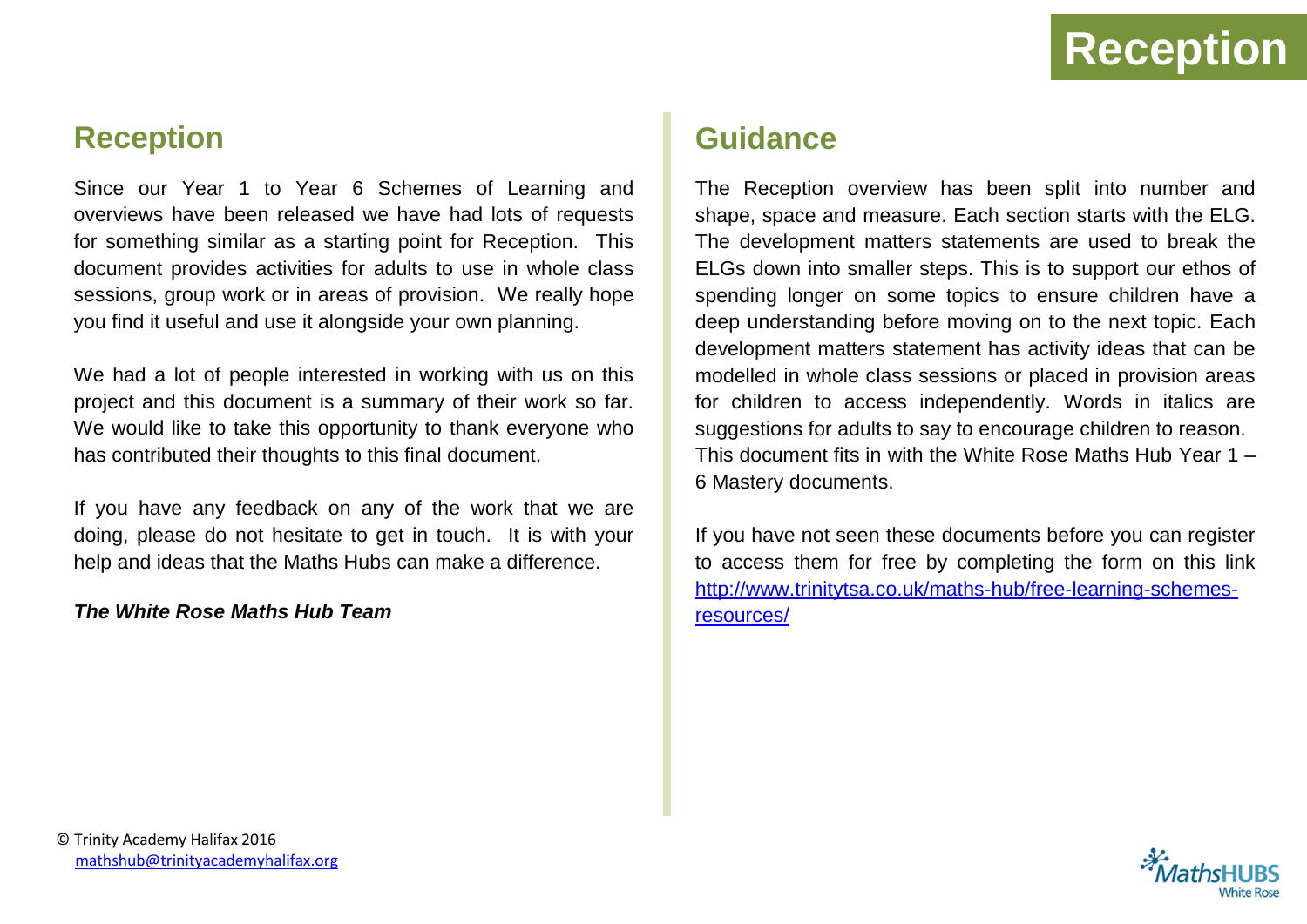#### **Everyone Can Succeed**

As a Maths Hub we believe that all students can succeed in mathematics. We don't believe that there are individuals who can do maths and those that can't. A positive teacher mindset and strong subject knowledge are key to student success in mathematics.

#### **More Information**

If you would like more information on 'Teaching for Mastery' you can contact the White Rose Maths Hub at [mathshub@trinityacademyhalifax.org](mailto:mathshub@trinityacademyhalifax.org)

We are offering courses on:

- Bar Modelling
- Teaching for Masterv
- Year group subject specialism intensive courses become a maths expert.

Our monthly newsletter also contains the latest initiatives we are involved with. We are looking to improve maths across our area and on a wider scale by working with the other Maths Hubs across the country.

#### **Acknowledgements**

The White Rose Maths Hub would like to thank the following people for their contributions, and time is the collation of this document:

Sally Smith Simone Gonzalez-Hill Tina Walker Alex Leeman Nicola Carter Jennifer Briedis Debra Greenwood Sarah Barker Gemma Heap Ellen Cooper